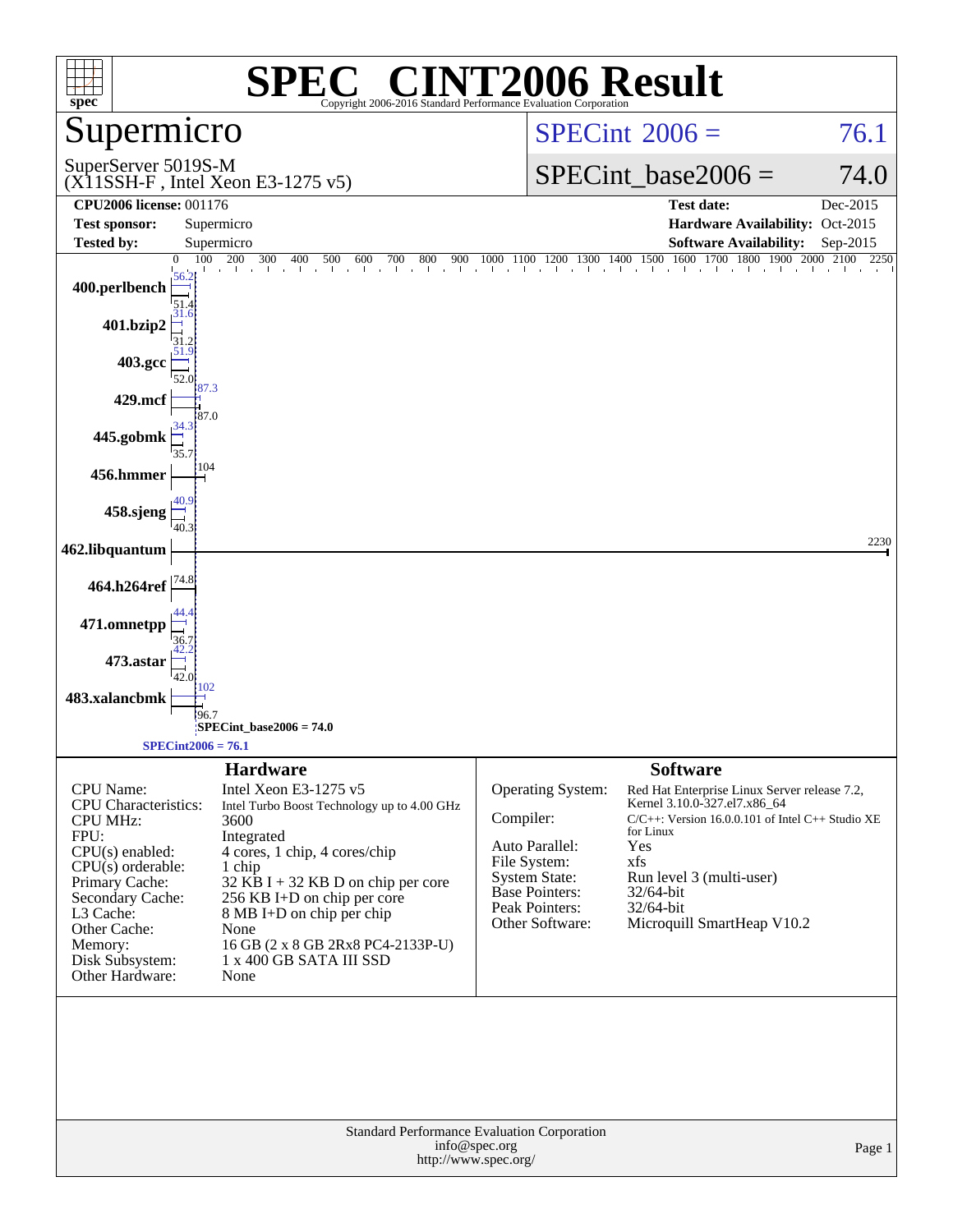

## Supermicro

#### $SPECint2006 = 76.1$  $SPECint2006 = 76.1$

SuperServer 5019S-M

(X11SSH-F , Intel Xeon E3-1275 v5)

SPECint base2006 =  $74.0$ 

**[CPU2006 license:](http://www.spec.org/auto/cpu2006/Docs/result-fields.html#CPU2006license)** 001176 **[Test date:](http://www.spec.org/auto/cpu2006/Docs/result-fields.html#Testdate)** Dec-2015 **[Test sponsor:](http://www.spec.org/auto/cpu2006/Docs/result-fields.html#Testsponsor)** Supermicro Supermicro **[Hardware Availability:](http://www.spec.org/auto/cpu2006/Docs/result-fields.html#HardwareAvailability)** Oct-2015 **[Tested by:](http://www.spec.org/auto/cpu2006/Docs/result-fields.html#Testedby)** Supermicro **Supermicro [Software Availability:](http://www.spec.org/auto/cpu2006/Docs/result-fields.html#SoftwareAvailability)** Sep-2015

#### **[Results Table](http://www.spec.org/auto/cpu2006/Docs/result-fields.html#ResultsTable)**

|                      | <b>Base</b>                                                                                              |              |                |       |                |       | <b>Peak</b>    |              |                |              |                |              |
|----------------------|----------------------------------------------------------------------------------------------------------|--------------|----------------|-------|----------------|-------|----------------|--------------|----------------|--------------|----------------|--------------|
| <b>Benchmark</b>     | <b>Seconds</b>                                                                                           | <b>Ratio</b> | <b>Seconds</b> | Ratio | <b>Seconds</b> | Ratio | <b>Seconds</b> | <b>Ratio</b> | <b>Seconds</b> | <b>Ratio</b> | <b>Seconds</b> | <b>Ratio</b> |
| 400.perlbench        | 190                                                                                                      | <u>51.4</u>  | 191            | 51.1  | 190            | 51.4  | 174            | 56.2         | 173            | 56.4         | 174            | 56.2         |
| 401.bzip2            | 311                                                                                                      | 31.1         | 310            | 31.2  | 310            | 31.2  | 305            | 31.6         | 306            | 31.6         | 306            | 31.5         |
| $403.\text{gcc}$     | 155                                                                                                      | 52.0         | 155            | 52.0  | 155            | 51.8  | 154            | 52.4         | 155            | 51.9         | 155            | 51.8         |
| $429$ mcf            | 104                                                                                                      | 87.6         | 105            | 86.8  | 105            | 87.0  | 105            | 87.2         | <b>104</b>     | 87.3         | 104            | 87.4         |
| $ 445.\text{gobmk} $ | 294                                                                                                      | 35.7         | 294            | 35.7  | 294            | 35.7  | 305            | 34.3         | 306            | 34.3         | 306            | 34.3         |
| $456.$ hmmer         | 89.4                                                                                                     | 104          | 89.6           | 104   | 89.3           | 104   | 89.4           | 104          | 89.6           | 104          | 89.3           | 104          |
| $458$ .sjeng         | 300                                                                                                      | 40.3         | 300            | 40.3  | 300            | 40.3  | 296            | 40.9         | 296            | 40.9         | 296            | 40.9         |
| 462.libquantum       | 9.26                                                                                                     | 2240         | 9.27           | 2230  | 9.29           | 2230  | 9.26           | 2240         | 9.27           | 2230         | 9.29           | 2230         |
| 464.h264ref          | 296                                                                                                      | 74.8         | 296            | 74.8  | 296            | 74.7  | 296            | 74.8         | 296            | 74.8         | 296            | 74.7         |
| $ 471$ .omnetpp      | 170                                                                                                      | 36.7         | 170            | 36.8  | 170            | 36.7  | 140            | 44.5         | 141            | 44.4         | 142            | 44.1         |
| $473$ . astar        | 167                                                                                                      | 42.0         | 165            | 42.5  | 168            | 41.8  | 167            | 42.2         | 168            | 41.7         | 166            | 42.3         |
| 483.xalancbmk        | 71.1                                                                                                     | 97.0         | 71.3           | 96.7  | 71.5           | 96.5  | 67.4           | 102          | 67.4           | 102          | 67.2           | 103          |
|                      | Results appear in the order in which they were run. Bold underlined text indicates a median measurement. |              |                |       |                |       |                |              |                |              |                |              |

#### **[Submit Notes](http://www.spec.org/auto/cpu2006/Docs/result-fields.html#SubmitNotes)**

The config file option 'submit' was used.

#### **[Operating System Notes](http://www.spec.org/auto/cpu2006/Docs/result-fields.html#OperatingSystemNotes)**

Stack size set to unlimited using "ulimit -s unlimited"

#### **[Platform Notes](http://www.spec.org/auto/cpu2006/Docs/result-fields.html#PlatformNotes)**

 BIOS Settings: Hyper-threading = Disabled Sysinfo program /home/cpu2006/config/sysinfo.rev6914 \$Rev: 6914 \$ \$Date:: 2014-06-25 #\$ e3fbb8667b5a285932ceab81e28219e1 running on localhost.localdomain Mon Dec 14 09:20:22 2015 This section contains SUT (System Under Test) info as seen by some common utilities. To remove or add to this section, see: <http://www.spec.org/cpu2006/Docs/config.html#sysinfo> From /proc/cpuinfo model name : Intel(R) Xeon(R) CPU E3-1275 v5 @ 3.60GHz 1 "physical id"s (chips) 4 "processors" cores, siblings (Caution: counting these is hw and system dependent. The following excerpts from /proc/cpuinfo might not be reliable. Use with caution.) cpu cores : 4 siblings : 4 Continued on next page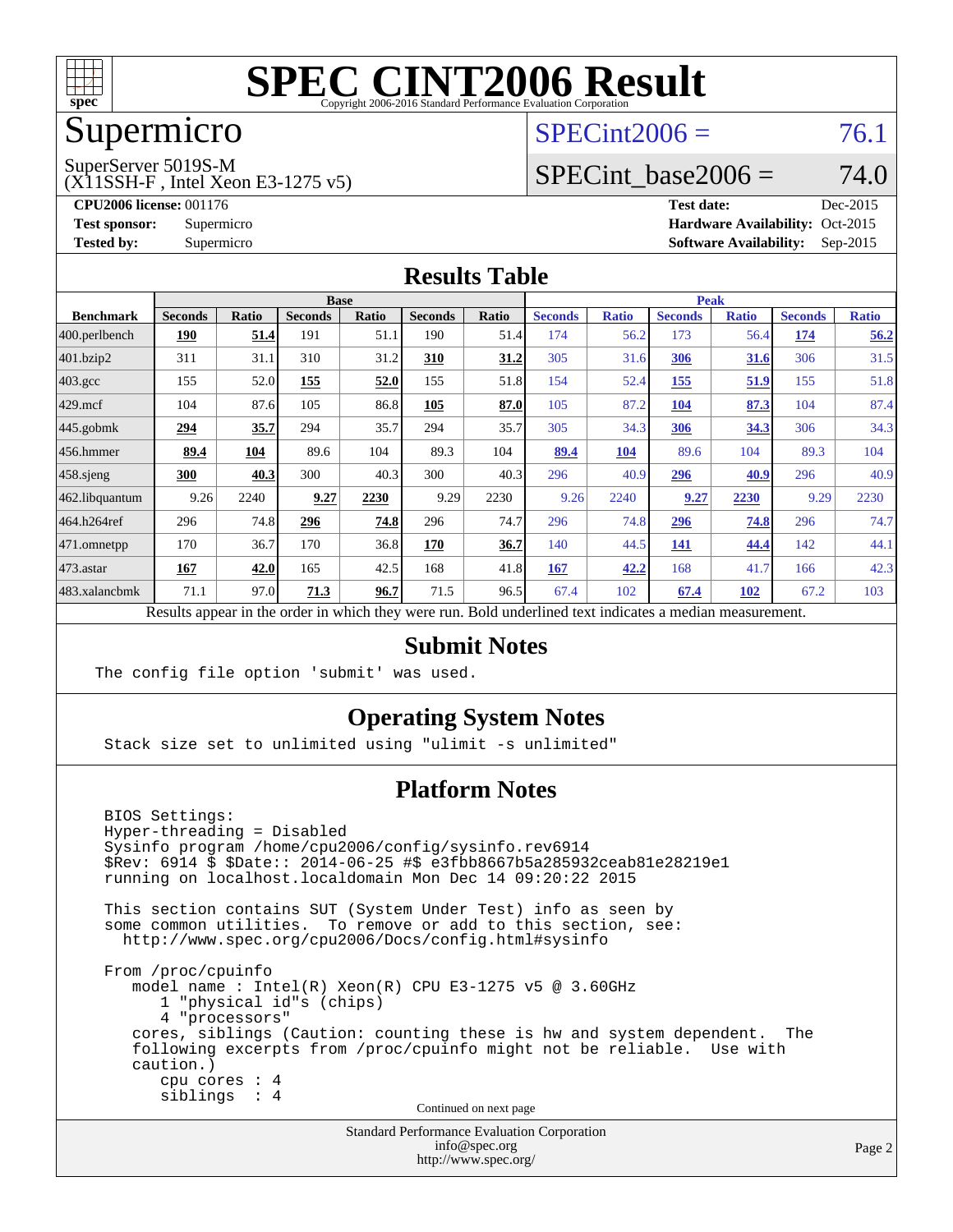

#### Supermicro

 $SPECint2006 = 76.1$  $SPECint2006 = 76.1$ 

(X11SSH-F , Intel Xeon E3-1275 v5) SuperServer 5019S-M

SPECint base2006 =  $74.0$ 

| <b>Test sponsor:</b> | Supermicro |
|----------------------|------------|
| <b>Tested by:</b>    | Supermicro |

**[CPU2006 license:](http://www.spec.org/auto/cpu2006/Docs/result-fields.html#CPU2006license)** 001176 **[Test date:](http://www.spec.org/auto/cpu2006/Docs/result-fields.html#Testdate)** Dec-2015 **[Hardware Availability:](http://www.spec.org/auto/cpu2006/Docs/result-fields.html#HardwareAvailability)** Oct-2015 **[Software Availability:](http://www.spec.org/auto/cpu2006/Docs/result-fields.html#SoftwareAvailability)** Sep-2015

#### **[Platform Notes \(Continued\)](http://www.spec.org/auto/cpu2006/Docs/result-fields.html#PlatformNotes)**

 physical 0: cores 0 1 2 3 cache size : 8192 KB From /proc/meminfo<br>MemTotal: 16047792 kB HugePages\_Total: 0 Hugepagesize: 2048 kB From /etc/\*release\* /etc/\*version\* os-release: NAME="Red Hat Enterprise Linux Server" VERSION="7.2 (Maipo)" ID="rhel" ID\_LIKE="fedora" VERSION\_ID="7.2" PRETTY\_NAME="Red Hat Enterprise Linux Server 7.2 (Maipo)" ANSI\_COLOR="0;31" CPE\_NAME="cpe:/o:redhat:enterprise\_linux:7.2:GA:server" redhat-release: Red Hat Enterprise Linux Server release 7.2 (Maipo) system-release: Red Hat Enterprise Linux Server release 7.2 (Maipo) system-release-cpe: cpe:/o:redhat:enterprise\_linux:7.2:ga:server uname -a: Linux localhost.localdomain 3.10.0-327.el7.x86\_64 #1 SMP Thu Oct 29 17:29:29 EDT 2015 x86\_64 x86\_64 x86\_64 GNU/Linux run-level 3 Dec 14 09:17 SPEC is set to: /home/cpu2006 Filesystem Type Size Used Avail Use% Mounted on<br>/dev/mapper/rhel-root xfs 280G 26G 254G 10% / /dev/mapper/rhel-root xfs 280G Additional information from dmidecode: Warning: Use caution when you interpret this section. The 'dmidecode' program reads system data which is "intended to allow hardware to be accurately determined", but the intent may not be met, as there are frequent changes to hardware, firmware, and the "DMTF SMBIOS" standard. BIOS American Megatrends Inc. 1.0a 11/13/2015 Memory: 2x Micron 16ATF1G64AZ-2G1A2 8 GB 2 rank 2133 MHz 2x Not Specified Not Specified (End of data from sysinfo program)

#### **[General Notes](http://www.spec.org/auto/cpu2006/Docs/result-fields.html#GeneralNotes)**

Environment variables set by runspec before the start of the run: KMP\_AFFINITY = "granularity=fine,scatter" LD\_LIBRARY\_PATH = "/home/cpu2006/libs/32:/home/cpu2006/libs/64:/home/cpu2006/sh" OMP\_NUM\_THREADS = "4"

Continued on next page

Standard Performance Evaluation Corporation [info@spec.org](mailto:info@spec.org) <http://www.spec.org/>

Page 3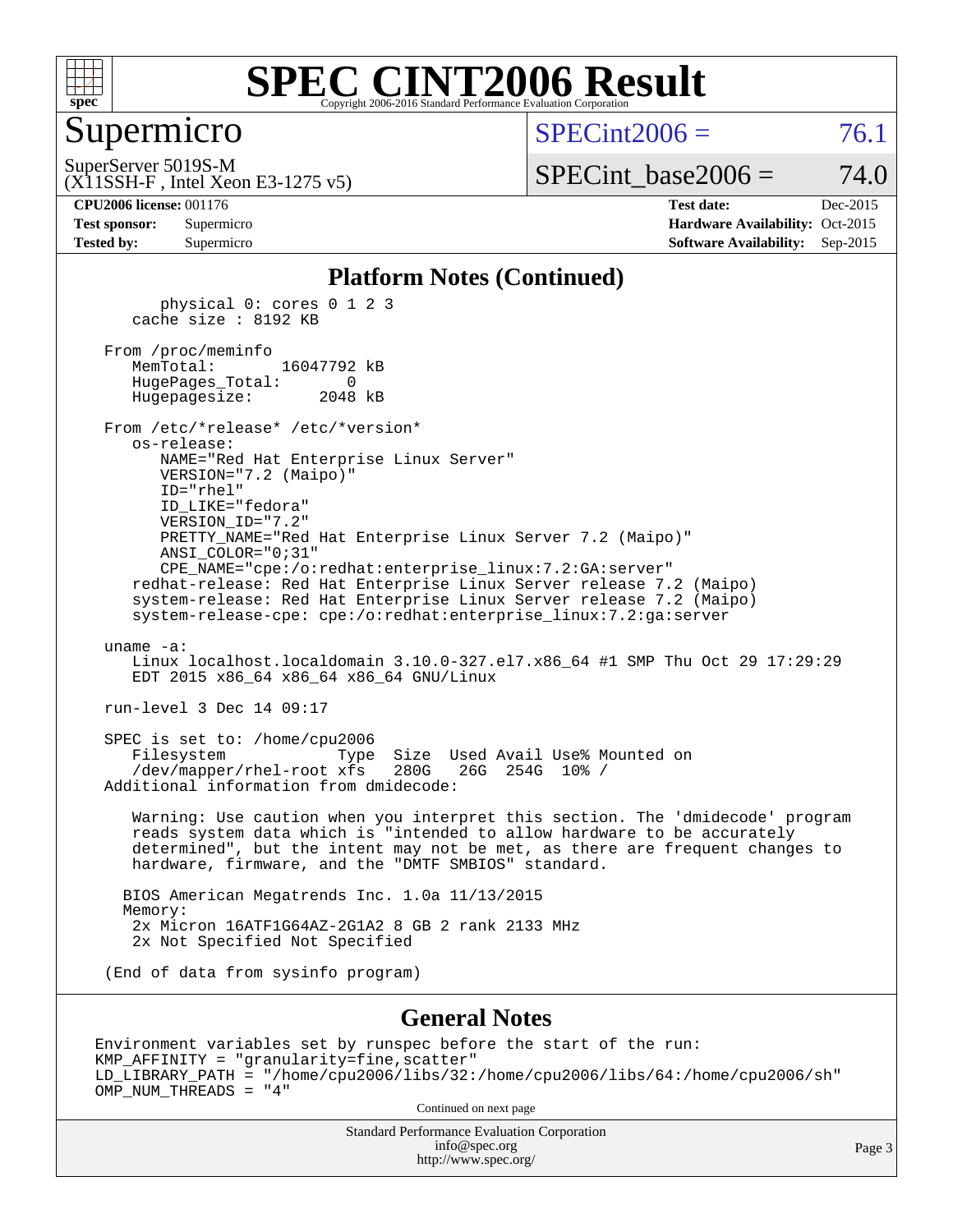

### Supermicro

 $SPECint2006 = 76.1$  $SPECint2006 = 76.1$ 

(X11SSH-F , Intel Xeon E3-1275 v5) SuperServer 5019S-M

SPECint base2006 =  $74.0$ 

**[CPU2006 license:](http://www.spec.org/auto/cpu2006/Docs/result-fields.html#CPU2006license)** 001176 **[Test date:](http://www.spec.org/auto/cpu2006/Docs/result-fields.html#Testdate)** Dec-2015

**[Test sponsor:](http://www.spec.org/auto/cpu2006/Docs/result-fields.html#Testsponsor)** Supermicro Supermicro **[Hardware Availability:](http://www.spec.org/auto/cpu2006/Docs/result-fields.html#HardwareAvailability)** Oct-2015

**[Tested by:](http://www.spec.org/auto/cpu2006/Docs/result-fields.html#Testedby)** Supermicro **Supermicro [Software Availability:](http://www.spec.org/auto/cpu2006/Docs/result-fields.html#SoftwareAvailability)** Sep-2015

#### **[General Notes \(Continued\)](http://www.spec.org/auto/cpu2006/Docs/result-fields.html#GeneralNotes)**

 Binaries compiled on a system with 1x Intel Core i5-4670K CPU + 32GB memory using RedHat EL 7.1 Transparent Huge Pages enabled with: echo always > /sys/kernel/mm/transparent\_hugepage/enabled

#### **[Base Compiler Invocation](http://www.spec.org/auto/cpu2006/Docs/result-fields.html#BaseCompilerInvocation)**

[C benchmarks](http://www.spec.org/auto/cpu2006/Docs/result-fields.html#Cbenchmarks):<br> $\frac{1}{2}$ cc  $-m64$ 

[C++ benchmarks:](http://www.spec.org/auto/cpu2006/Docs/result-fields.html#CXXbenchmarks) [icpc -m64](http://www.spec.org/cpu2006/results/res2016q1/cpu2006-20151217-38467.flags.html#user_CXXbase_intel_icpc_64bit_fc66a5337ce925472a5c54ad6a0de310)

#### **[Base Portability Flags](http://www.spec.org/auto/cpu2006/Docs/result-fields.html#BasePortabilityFlags)**

 400.perlbench: [-DSPEC\\_CPU\\_LP64](http://www.spec.org/cpu2006/results/res2016q1/cpu2006-20151217-38467.flags.html#b400.perlbench_basePORTABILITY_DSPEC_CPU_LP64) [-DSPEC\\_CPU\\_LINUX\\_X64](http://www.spec.org/cpu2006/results/res2016q1/cpu2006-20151217-38467.flags.html#b400.perlbench_baseCPORTABILITY_DSPEC_CPU_LINUX_X64) 401.bzip2: [-DSPEC\\_CPU\\_LP64](http://www.spec.org/cpu2006/results/res2016q1/cpu2006-20151217-38467.flags.html#suite_basePORTABILITY401_bzip2_DSPEC_CPU_LP64) 403.gcc: [-DSPEC\\_CPU\\_LP64](http://www.spec.org/cpu2006/results/res2016q1/cpu2006-20151217-38467.flags.html#suite_basePORTABILITY403_gcc_DSPEC_CPU_LP64) 429.mcf: [-DSPEC\\_CPU\\_LP64](http://www.spec.org/cpu2006/results/res2016q1/cpu2006-20151217-38467.flags.html#suite_basePORTABILITY429_mcf_DSPEC_CPU_LP64) 445.gobmk: [-DSPEC\\_CPU\\_LP64](http://www.spec.org/cpu2006/results/res2016q1/cpu2006-20151217-38467.flags.html#suite_basePORTABILITY445_gobmk_DSPEC_CPU_LP64) 456.hmmer: [-DSPEC\\_CPU\\_LP64](http://www.spec.org/cpu2006/results/res2016q1/cpu2006-20151217-38467.flags.html#suite_basePORTABILITY456_hmmer_DSPEC_CPU_LP64) 458.sjeng: [-DSPEC\\_CPU\\_LP64](http://www.spec.org/cpu2006/results/res2016q1/cpu2006-20151217-38467.flags.html#suite_basePORTABILITY458_sjeng_DSPEC_CPU_LP64) 462.libquantum: [-DSPEC\\_CPU\\_LP64](http://www.spec.org/cpu2006/results/res2016q1/cpu2006-20151217-38467.flags.html#suite_basePORTABILITY462_libquantum_DSPEC_CPU_LP64) [-DSPEC\\_CPU\\_LINUX](http://www.spec.org/cpu2006/results/res2016q1/cpu2006-20151217-38467.flags.html#b462.libquantum_baseCPORTABILITY_DSPEC_CPU_LINUX) 464.h264ref: [-DSPEC\\_CPU\\_LP64](http://www.spec.org/cpu2006/results/res2016q1/cpu2006-20151217-38467.flags.html#suite_basePORTABILITY464_h264ref_DSPEC_CPU_LP64) 471.omnetpp: [-DSPEC\\_CPU\\_LP64](http://www.spec.org/cpu2006/results/res2016q1/cpu2006-20151217-38467.flags.html#suite_basePORTABILITY471_omnetpp_DSPEC_CPU_LP64) 473.astar: [-DSPEC\\_CPU\\_LP64](http://www.spec.org/cpu2006/results/res2016q1/cpu2006-20151217-38467.flags.html#suite_basePORTABILITY473_astar_DSPEC_CPU_LP64) 483.xalancbmk: [-DSPEC\\_CPU\\_LP64](http://www.spec.org/cpu2006/results/res2016q1/cpu2006-20151217-38467.flags.html#suite_basePORTABILITY483_xalancbmk_DSPEC_CPU_LP64) [-DSPEC\\_CPU\\_LINUX](http://www.spec.org/cpu2006/results/res2016q1/cpu2006-20151217-38467.flags.html#b483.xalancbmk_baseCXXPORTABILITY_DSPEC_CPU_LINUX)

### **[Base Optimization Flags](http://www.spec.org/auto/cpu2006/Docs/result-fields.html#BaseOptimizationFlags)**

[C benchmarks](http://www.spec.org/auto/cpu2006/Docs/result-fields.html#Cbenchmarks):

[-xCORE-AVX2](http://www.spec.org/cpu2006/results/res2016q1/cpu2006-20151217-38467.flags.html#user_CCbase_f-xAVX2_5f5fc0cbe2c9f62c816d3e45806c70d7) [-ipo](http://www.spec.org/cpu2006/results/res2016q1/cpu2006-20151217-38467.flags.html#user_CCbase_f-ipo) [-O3](http://www.spec.org/cpu2006/results/res2016q1/cpu2006-20151217-38467.flags.html#user_CCbase_f-O3) [-no-prec-div](http://www.spec.org/cpu2006/results/res2016q1/cpu2006-20151217-38467.flags.html#user_CCbase_f-no-prec-div) [-parallel](http://www.spec.org/cpu2006/results/res2016q1/cpu2006-20151217-38467.flags.html#user_CCbase_f-parallel) [-opt-prefetch](http://www.spec.org/cpu2006/results/res2016q1/cpu2006-20151217-38467.flags.html#user_CCbase_f-opt-prefetch) [-auto-p32](http://www.spec.org/cpu2006/results/res2016q1/cpu2006-20151217-38467.flags.html#user_CCbase_f-auto-p32)

[C++ benchmarks:](http://www.spec.org/auto/cpu2006/Docs/result-fields.html#CXXbenchmarks)

[-xCORE-AVX2](http://www.spec.org/cpu2006/results/res2016q1/cpu2006-20151217-38467.flags.html#user_CXXbase_f-xAVX2_5f5fc0cbe2c9f62c816d3e45806c70d7) [-ipo](http://www.spec.org/cpu2006/results/res2016q1/cpu2006-20151217-38467.flags.html#user_CXXbase_f-ipo) [-O3](http://www.spec.org/cpu2006/results/res2016q1/cpu2006-20151217-38467.flags.html#user_CXXbase_f-O3) [-no-prec-div](http://www.spec.org/cpu2006/results/res2016q1/cpu2006-20151217-38467.flags.html#user_CXXbase_f-no-prec-div) [-opt-prefetch](http://www.spec.org/cpu2006/results/res2016q1/cpu2006-20151217-38467.flags.html#user_CXXbase_f-opt-prefetch) [-auto-p32](http://www.spec.org/cpu2006/results/res2016q1/cpu2006-20151217-38467.flags.html#user_CXXbase_f-auto-p32) [-Wl,-z,muldefs](http://www.spec.org/cpu2006/results/res2016q1/cpu2006-20151217-38467.flags.html#user_CXXbase_link_force_multiple1_74079c344b956b9658436fd1b6dd3a8a) [-L/sh -lsmartheap64](http://www.spec.org/cpu2006/results/res2016q1/cpu2006-20151217-38467.flags.html#user_CXXbase_SmartHeap64_ed4ef857ce90951921efb0d91eb88472)

## **[Base Other Flags](http://www.spec.org/auto/cpu2006/Docs/result-fields.html#BaseOtherFlags)**

[C benchmarks](http://www.spec.org/auto/cpu2006/Docs/result-fields.html#Cbenchmarks):

403.gcc: [-Dalloca=\\_alloca](http://www.spec.org/cpu2006/results/res2016q1/cpu2006-20151217-38467.flags.html#b403.gcc_baseEXTRA_CFLAGS_Dalloca_be3056838c12de2578596ca5467af7f3)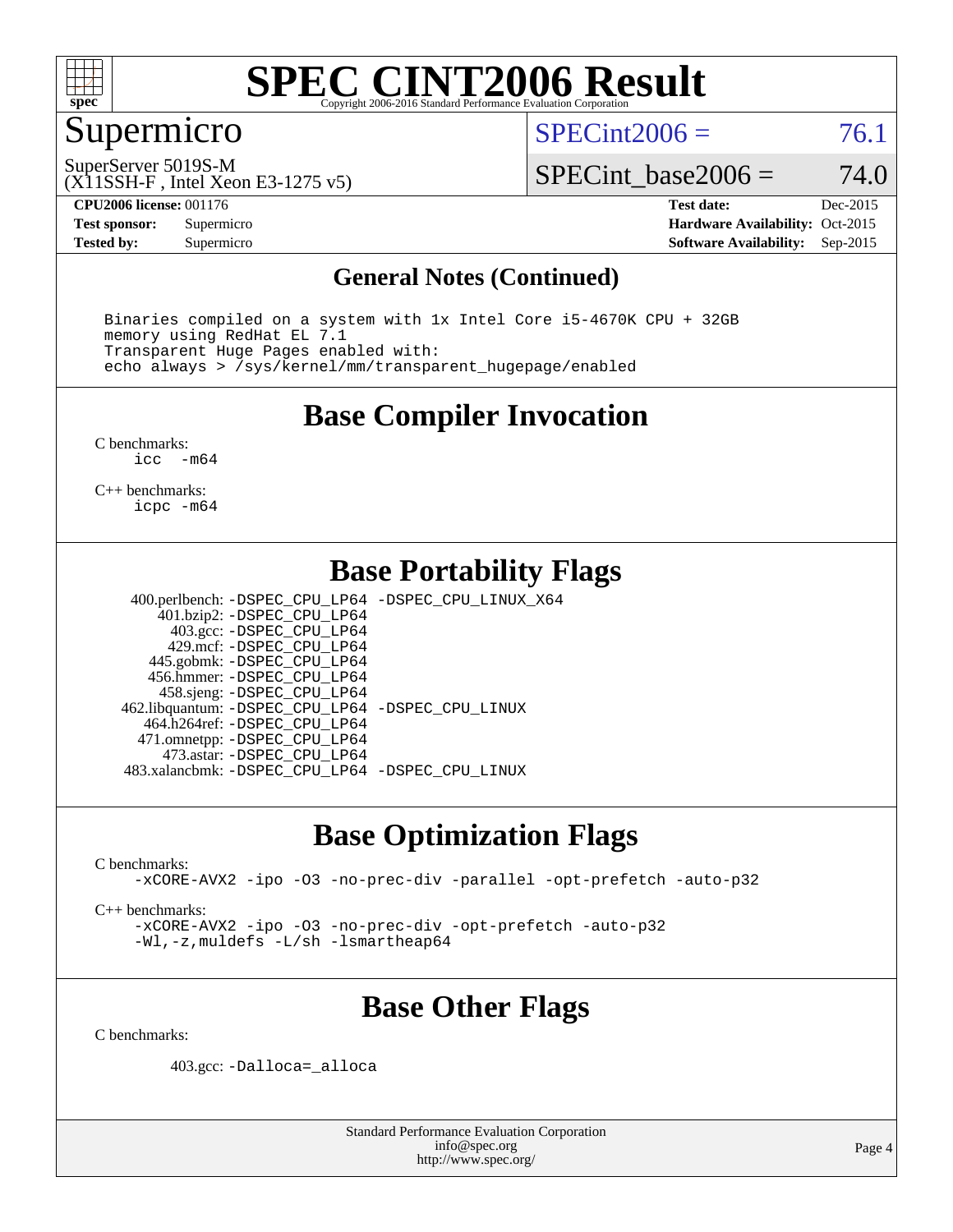

#### Supermicro

 $SPECint2006 = 76.1$  $SPECint2006 = 76.1$ 

(X11SSH-F , Intel Xeon E3-1275 v5) SuperServer 5019S-M

SPECint base2006 =  $74.0$ 

**[CPU2006 license:](http://www.spec.org/auto/cpu2006/Docs/result-fields.html#CPU2006license)** 001176 **[Test date:](http://www.spec.org/auto/cpu2006/Docs/result-fields.html#Testdate)** Dec-2015 **[Test sponsor:](http://www.spec.org/auto/cpu2006/Docs/result-fields.html#Testsponsor)** Supermicro Supermicro **[Hardware Availability:](http://www.spec.org/auto/cpu2006/Docs/result-fields.html#HardwareAvailability)** Oct-2015 **[Tested by:](http://www.spec.org/auto/cpu2006/Docs/result-fields.html#Testedby)** Supermicro **Supermicro [Software Availability:](http://www.spec.org/auto/cpu2006/Docs/result-fields.html#SoftwareAvailability)** Sep-2015

### **[Peak Compiler Invocation](http://www.spec.org/auto/cpu2006/Docs/result-fields.html#PeakCompilerInvocation)**

[C benchmarks \(except as noted below\)](http://www.spec.org/auto/cpu2006/Docs/result-fields.html#Cbenchmarksexceptasnotedbelow): [icc -m64](http://www.spec.org/cpu2006/results/res2016q1/cpu2006-20151217-38467.flags.html#user_CCpeak_intel_icc_64bit_f346026e86af2a669e726fe758c88044)

400.perlbench: [icc -m32 -L/opt/intel/compilers\\_and\\_libraries\\_2016/linux/compiler/lib/ia32\\_lin](http://www.spec.org/cpu2006/results/res2016q1/cpu2006-20151217-38467.flags.html#user_peakCCLD400_perlbench_intel_icc_e10256ba5924b668798078a321b0cb3f)

445.gobmk: [icc -m32 -L/opt/intel/compilers\\_and\\_libraries\\_2016/linux/compiler/lib/ia32\\_lin](http://www.spec.org/cpu2006/results/res2016q1/cpu2006-20151217-38467.flags.html#user_peakCCLD445_gobmk_intel_icc_e10256ba5924b668798078a321b0cb3f)

[C++ benchmarks \(except as noted below\):](http://www.spec.org/auto/cpu2006/Docs/result-fields.html#CXXbenchmarksexceptasnotedbelow)

[icpc -m32 -L/opt/intel/compilers\\_and\\_libraries\\_2016/linux/compiler/lib/ia32\\_lin](http://www.spec.org/cpu2006/results/res2016q1/cpu2006-20151217-38467.flags.html#user_CXXpeak_intel_icpc_b4f50a394bdb4597aa5879c16bc3f5c5)

473.astar: [icpc -m64](http://www.spec.org/cpu2006/results/res2016q1/cpu2006-20151217-38467.flags.html#user_peakCXXLD473_astar_intel_icpc_64bit_fc66a5337ce925472a5c54ad6a0de310)

### **[Peak Portability Flags](http://www.spec.org/auto/cpu2006/Docs/result-fields.html#PeakPortabilityFlags)**

 400.perlbench: [-D\\_FILE\\_OFFSET\\_BITS=64](http://www.spec.org/cpu2006/results/res2016q1/cpu2006-20151217-38467.flags.html#user_peakPORTABILITY400_perlbench_file_offset_bits_64_438cf9856305ebd76870a2c6dc2689ab) [-DSPEC\\_CPU\\_LINUX\\_IA32](http://www.spec.org/cpu2006/results/res2016q1/cpu2006-20151217-38467.flags.html#b400.perlbench_peakCPORTABILITY_DSPEC_CPU_LINUX_IA32) 401.bzip2: [-DSPEC\\_CPU\\_LP64](http://www.spec.org/cpu2006/results/res2016q1/cpu2006-20151217-38467.flags.html#suite_peakPORTABILITY401_bzip2_DSPEC_CPU_LP64) 403.gcc: [-DSPEC\\_CPU\\_LP64](http://www.spec.org/cpu2006/results/res2016q1/cpu2006-20151217-38467.flags.html#suite_peakPORTABILITY403_gcc_DSPEC_CPU_LP64) 429.mcf: [-DSPEC\\_CPU\\_LP64](http://www.spec.org/cpu2006/results/res2016q1/cpu2006-20151217-38467.flags.html#suite_peakPORTABILITY429_mcf_DSPEC_CPU_LP64) 445.gobmk: [-D\\_FILE\\_OFFSET\\_BITS=64](http://www.spec.org/cpu2006/results/res2016q1/cpu2006-20151217-38467.flags.html#user_peakPORTABILITY445_gobmk_file_offset_bits_64_438cf9856305ebd76870a2c6dc2689ab) 456.hmmer: [-DSPEC\\_CPU\\_LP64](http://www.spec.org/cpu2006/results/res2016q1/cpu2006-20151217-38467.flags.html#suite_peakPORTABILITY456_hmmer_DSPEC_CPU_LP64) 458.sjeng: [-DSPEC\\_CPU\\_LP64](http://www.spec.org/cpu2006/results/res2016q1/cpu2006-20151217-38467.flags.html#suite_peakPORTABILITY458_sjeng_DSPEC_CPU_LP64) 462.libquantum: [-DSPEC\\_CPU\\_LP64](http://www.spec.org/cpu2006/results/res2016q1/cpu2006-20151217-38467.flags.html#suite_peakPORTABILITY462_libquantum_DSPEC_CPU_LP64) [-DSPEC\\_CPU\\_LINUX](http://www.spec.org/cpu2006/results/res2016q1/cpu2006-20151217-38467.flags.html#b462.libquantum_peakCPORTABILITY_DSPEC_CPU_LINUX) 464.h264ref: [-DSPEC\\_CPU\\_LP64](http://www.spec.org/cpu2006/results/res2016q1/cpu2006-20151217-38467.flags.html#suite_peakPORTABILITY464_h264ref_DSPEC_CPU_LP64) 471.omnetpp: [-D\\_FILE\\_OFFSET\\_BITS=64](http://www.spec.org/cpu2006/results/res2016q1/cpu2006-20151217-38467.flags.html#user_peakPORTABILITY471_omnetpp_file_offset_bits_64_438cf9856305ebd76870a2c6dc2689ab) 473.astar: [-DSPEC\\_CPU\\_LP64](http://www.spec.org/cpu2006/results/res2016q1/cpu2006-20151217-38467.flags.html#suite_peakPORTABILITY473_astar_DSPEC_CPU_LP64) 483.xalancbmk: [-D\\_FILE\\_OFFSET\\_BITS=64](http://www.spec.org/cpu2006/results/res2016q1/cpu2006-20151217-38467.flags.html#user_peakPORTABILITY483_xalancbmk_file_offset_bits_64_438cf9856305ebd76870a2c6dc2689ab) [-DSPEC\\_CPU\\_LINUX](http://www.spec.org/cpu2006/results/res2016q1/cpu2006-20151217-38467.flags.html#b483.xalancbmk_peakCXXPORTABILITY_DSPEC_CPU_LINUX)

## **[Peak Optimization Flags](http://www.spec.org/auto/cpu2006/Docs/result-fields.html#PeakOptimizationFlags)**

[C benchmarks](http://www.spec.org/auto/cpu2006/Docs/result-fields.html#Cbenchmarks):

```
 400.perlbench: -xCORE-AVX2(pass 2) -prof-gen:threadsafe(pass 1)
-no-prec-div(pass 2)-par-num-threads=1(pass 1) -prof-use(pass 2) -opt-prefetch
-ansi-alias
```
 401.bzip2: [-xCORE-AVX2](http://www.spec.org/cpu2006/results/res2016q1/cpu2006-20151217-38467.flags.html#user_peakPASS2_CFLAGSPASS2_LDCFLAGS401_bzip2_f-xAVX2_5f5fc0cbe2c9f62c816d3e45806c70d7)(pass 2) [-prof-gen:threadsafe](http://www.spec.org/cpu2006/results/res2016q1/cpu2006-20151217-38467.flags.html#user_peakPASS1_CFLAGSPASS1_LDCFLAGS401_bzip2_prof_gen_21a26eb79f378b550acd7bec9fe4467a)(pass 1)  $-i\text{po}(pass 2) -03(pass 2) -no-prec-div$  $-i\text{po}(pass 2) -03(pass 2) -no-prec-div$ [-par-num-threads=1](http://www.spec.org/cpu2006/results/res2016q1/cpu2006-20151217-38467.flags.html#user_peakPASS1_CFLAGSPASS1_LDCFLAGS401_bzip2_par_num_threads_786a6ff141b4e9e90432e998842df6c2)(pass 1) [-prof-use](http://www.spec.org/cpu2006/results/res2016q1/cpu2006-20151217-38467.flags.html#user_peakPASS2_CFLAGSPASS2_LDCFLAGS401_bzip2_prof_use_bccf7792157ff70d64e32fe3e1250b55)(pass 2) [-auto-ilp32](http://www.spec.org/cpu2006/results/res2016q1/cpu2006-20151217-38467.flags.html#user_peakCOPTIMIZE401_bzip2_f-auto-ilp32) [-opt-prefetch](http://www.spec.org/cpu2006/results/res2016q1/cpu2006-20151217-38467.flags.html#user_peakCOPTIMIZE401_bzip2_f-opt-prefetch) [-ansi-alias](http://www.spec.org/cpu2006/results/res2016q1/cpu2006-20151217-38467.flags.html#user_peakCOPTIMIZE401_bzip2_f-ansi-alias)

 403.gcc: [-xCORE-AVX2](http://www.spec.org/cpu2006/results/res2016q1/cpu2006-20151217-38467.flags.html#user_peakCOPTIMIZE403_gcc_f-xAVX2_5f5fc0cbe2c9f62c816d3e45806c70d7) [-ipo](http://www.spec.org/cpu2006/results/res2016q1/cpu2006-20151217-38467.flags.html#user_peakCOPTIMIZE403_gcc_f-ipo) [-O3](http://www.spec.org/cpu2006/results/res2016q1/cpu2006-20151217-38467.flags.html#user_peakCOPTIMIZE403_gcc_f-O3) [-no-prec-div](http://www.spec.org/cpu2006/results/res2016q1/cpu2006-20151217-38467.flags.html#user_peakCOPTIMIZE403_gcc_f-no-prec-div) [-inline-calloc](http://www.spec.org/cpu2006/results/res2016q1/cpu2006-20151217-38467.flags.html#user_peakCOPTIMIZE403_gcc_f-inline-calloc) [-opt-malloc-options=3](http://www.spec.org/cpu2006/results/res2016q1/cpu2006-20151217-38467.flags.html#user_peakCOPTIMIZE403_gcc_f-opt-malloc-options_13ab9b803cf986b4ee62f0a5998c2238) [-auto-ilp32](http://www.spec.org/cpu2006/results/res2016q1/cpu2006-20151217-38467.flags.html#user_peakCOPTIMIZE403_gcc_f-auto-ilp32)

 429.mcf: [-xCORE-AVX2](http://www.spec.org/cpu2006/results/res2016q1/cpu2006-20151217-38467.flags.html#user_peakCOPTIMIZE429_mcf_f-xAVX2_5f5fc0cbe2c9f62c816d3e45806c70d7) [-ipo](http://www.spec.org/cpu2006/results/res2016q1/cpu2006-20151217-38467.flags.html#user_peakCOPTIMIZE429_mcf_f-ipo) [-O3](http://www.spec.org/cpu2006/results/res2016q1/cpu2006-20151217-38467.flags.html#user_peakCOPTIMIZE429_mcf_f-O3) [-no-prec-div](http://www.spec.org/cpu2006/results/res2016q1/cpu2006-20151217-38467.flags.html#user_peakCOPTIMIZE429_mcf_f-no-prec-div) [-parallel](http://www.spec.org/cpu2006/results/res2016q1/cpu2006-20151217-38467.flags.html#user_peakCOPTIMIZE429_mcf_f-parallel) [-opt-prefetch](http://www.spec.org/cpu2006/results/res2016q1/cpu2006-20151217-38467.flags.html#user_peakCOPTIMIZE429_mcf_f-opt-prefetch) [-auto-p32](http://www.spec.org/cpu2006/results/res2016q1/cpu2006-20151217-38467.flags.html#user_peakCOPTIMIZE429_mcf_f-auto-p32)

Continued on next page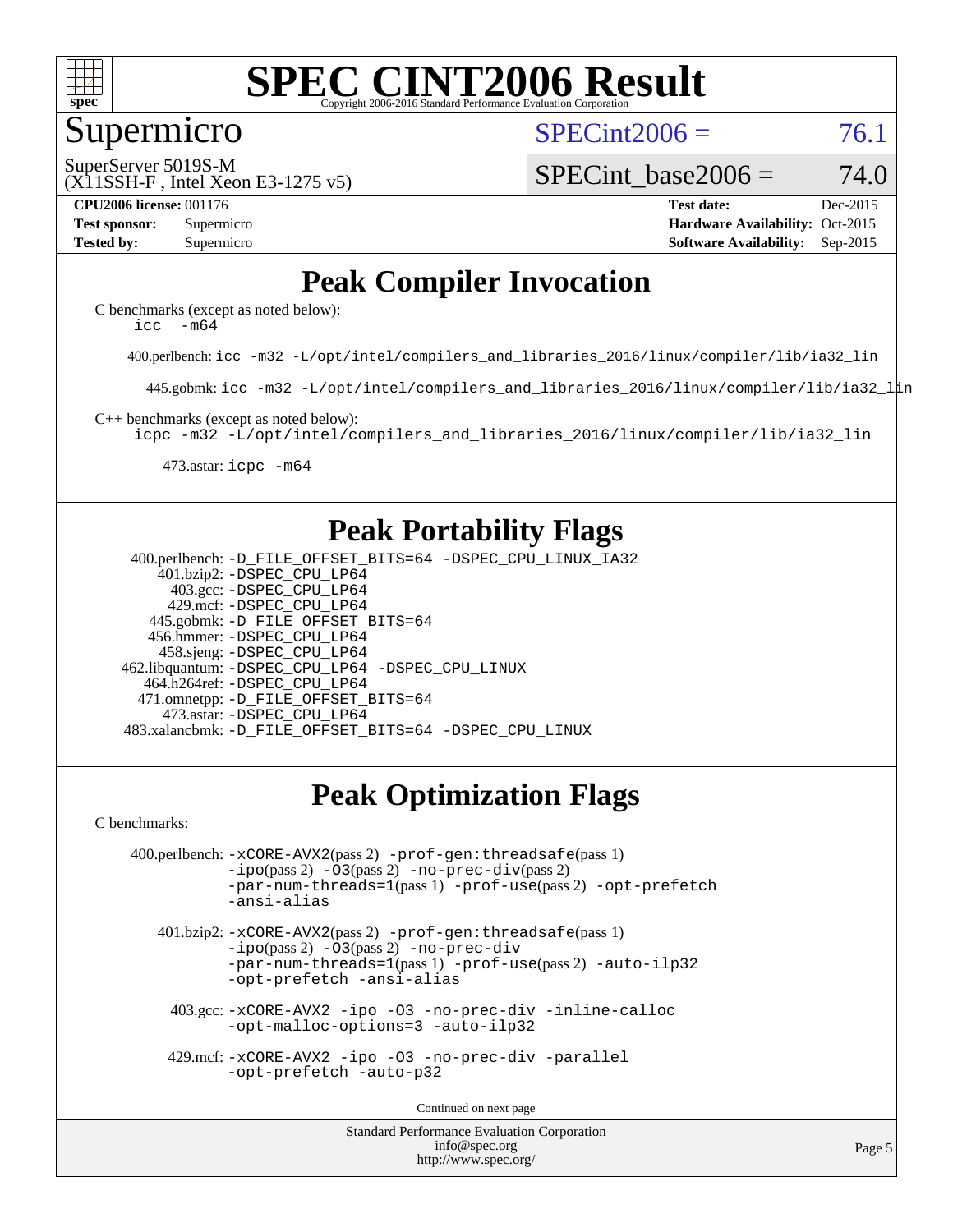

Supermicro

 $SPECint2006 = 76.1$  $SPECint2006 = 76.1$ 

(X11SSH-F , Intel Xeon E3-1275 v5) SuperServer 5019S-M

SPECint base2006 =  $74.0$ 

**[CPU2006 license:](http://www.spec.org/auto/cpu2006/Docs/result-fields.html#CPU2006license)** 001176 **[Test date:](http://www.spec.org/auto/cpu2006/Docs/result-fields.html#Testdate)** Dec-2015 **[Test sponsor:](http://www.spec.org/auto/cpu2006/Docs/result-fields.html#Testsponsor)** Supermicro **[Hardware Availability:](http://www.spec.org/auto/cpu2006/Docs/result-fields.html#HardwareAvailability)** Oct-2015 **[Tested by:](http://www.spec.org/auto/cpu2006/Docs/result-fields.html#Testedby)** Supermicro **Supermicro [Software Availability:](http://www.spec.org/auto/cpu2006/Docs/result-fields.html#SoftwareAvailability)** Sep-2015

## **[Peak Optimization Flags \(Continued\)](http://www.spec.org/auto/cpu2006/Docs/result-fields.html#PeakOptimizationFlags)**

 445.gobmk: [-xCORE-AVX2](http://www.spec.org/cpu2006/results/res2016q1/cpu2006-20151217-38467.flags.html#user_peakPASS2_CFLAGSPASS2_LDCFLAGS445_gobmk_f-xAVX2_5f5fc0cbe2c9f62c816d3e45806c70d7)(pass 2) [-prof-gen:threadsafe](http://www.spec.org/cpu2006/results/res2016q1/cpu2006-20151217-38467.flags.html#user_peakPASS1_CFLAGSPASS1_LDCFLAGS445_gobmk_prof_gen_21a26eb79f378b550acd7bec9fe4467a)(pass 1) [-prof-use](http://www.spec.org/cpu2006/results/res2016q1/cpu2006-20151217-38467.flags.html#user_peakPASS2_CFLAGSPASS2_LDCFLAGS445_gobmk_prof_use_bccf7792157ff70d64e32fe3e1250b55)(pass 2) [-par-num-threads=1](http://www.spec.org/cpu2006/results/res2016q1/cpu2006-20151217-38467.flags.html#user_peakPASS1_CFLAGSPASS1_LDCFLAGS445_gobmk_par_num_threads_786a6ff141b4e9e90432e998842df6c2)(pass 1) [-ansi-alias](http://www.spec.org/cpu2006/results/res2016q1/cpu2006-20151217-38467.flags.html#user_peakCOPTIMIZE445_gobmk_f-ansi-alias)

456.hmmer: basepeak = yes

 458.sjeng: [-xCORE-AVX2](http://www.spec.org/cpu2006/results/res2016q1/cpu2006-20151217-38467.flags.html#user_peakPASS2_CFLAGSPASS2_LDCFLAGS458_sjeng_f-xAVX2_5f5fc0cbe2c9f62c816d3e45806c70d7)(pass 2) [-prof-gen:threadsafe](http://www.spec.org/cpu2006/results/res2016q1/cpu2006-20151217-38467.flags.html#user_peakPASS1_CFLAGSPASS1_LDCFLAGS458_sjeng_prof_gen_21a26eb79f378b550acd7bec9fe4467a)(pass 1)  $-ipo(pass 2) -\overline{03(pass 2)}$  $-ipo(pass 2) -\overline{03(pass 2)}$  [-no-prec-div](http://www.spec.org/cpu2006/results/res2016q1/cpu2006-20151217-38467.flags.html#user_peakPASS2_CFLAGSPASS2_LDCFLAGS458_sjeng_f-no-prec-div)(pass 2) [-par-num-threads=1](http://www.spec.org/cpu2006/results/res2016q1/cpu2006-20151217-38467.flags.html#user_peakPASS1_CFLAGSPASS1_LDCFLAGS458_sjeng_par_num_threads_786a6ff141b4e9e90432e998842df6c2)(pass 1) [-prof-use](http://www.spec.org/cpu2006/results/res2016q1/cpu2006-20151217-38467.flags.html#user_peakPASS2_CFLAGSPASS2_LDCFLAGS458_sjeng_prof_use_bccf7792157ff70d64e32fe3e1250b55)(pass 2) [-unroll4](http://www.spec.org/cpu2006/results/res2016q1/cpu2006-20151217-38467.flags.html#user_peakCOPTIMIZE458_sjeng_f-unroll_4e5e4ed65b7fd20bdcd365bec371b81f)

 $462$ .libquantum: basepeak = yes

 $464.h264$ ref: basepeak = yes

[C++ benchmarks:](http://www.spec.org/auto/cpu2006/Docs/result-fields.html#CXXbenchmarks)

```
 471.omnetpp: -xCORE-AVX2(pass 2) -prof-gen:threadsafe(pass 1)
-i\text{po}(pass 2) -03(pass 2) -no-prec-div(pass 2)-par-num-threads=1(pass 1) -prof-use(pass 2)
-opt-ra-region-strategy=block -ansi-alias
-Wl,-z,muldefs -L/sh -lsmartheap
```
 473.astar: [-xCORE-AVX2](http://www.spec.org/cpu2006/results/res2016q1/cpu2006-20151217-38467.flags.html#user_peakCXXOPTIMIZE473_astar_f-xAVX2_5f5fc0cbe2c9f62c816d3e45806c70d7) [-ipo](http://www.spec.org/cpu2006/results/res2016q1/cpu2006-20151217-38467.flags.html#user_peakCXXOPTIMIZE473_astar_f-ipo) [-O3](http://www.spec.org/cpu2006/results/res2016q1/cpu2006-20151217-38467.flags.html#user_peakCXXOPTIMIZE473_astar_f-O3) [-no-prec-div](http://www.spec.org/cpu2006/results/res2016q1/cpu2006-20151217-38467.flags.html#user_peakCXXOPTIMIZE473_astar_f-no-prec-div) [-opt-prefetch](http://www.spec.org/cpu2006/results/res2016q1/cpu2006-20151217-38467.flags.html#user_peakCXXOPTIMIZE473_astar_f-opt-prefetch) [-auto-p32](http://www.spec.org/cpu2006/results/res2016q1/cpu2006-20151217-38467.flags.html#user_peakCXXOPTIMIZE473_astar_f-auto-p32) [-Wl,-z,muldefs](http://www.spec.org/cpu2006/results/res2016q1/cpu2006-20151217-38467.flags.html#user_peakEXTRA_LDFLAGS473_astar_link_force_multiple1_74079c344b956b9658436fd1b6dd3a8a) [-L/sh -lsmartheap64](http://www.spec.org/cpu2006/results/res2016q1/cpu2006-20151217-38467.flags.html#user_peakEXTRA_LIBS473_astar_SmartHeap64_ed4ef857ce90951921efb0d91eb88472)

 483.xalancbmk: [-xCORE-AVX2](http://www.spec.org/cpu2006/results/res2016q1/cpu2006-20151217-38467.flags.html#user_peakCXXOPTIMIZE483_xalancbmk_f-xAVX2_5f5fc0cbe2c9f62c816d3e45806c70d7) [-ipo](http://www.spec.org/cpu2006/results/res2016q1/cpu2006-20151217-38467.flags.html#user_peakCXXOPTIMIZE483_xalancbmk_f-ipo) [-O3](http://www.spec.org/cpu2006/results/res2016q1/cpu2006-20151217-38467.flags.html#user_peakCXXOPTIMIZE483_xalancbmk_f-O3) [-no-prec-div](http://www.spec.org/cpu2006/results/res2016q1/cpu2006-20151217-38467.flags.html#user_peakCXXOPTIMIZE483_xalancbmk_f-no-prec-div) [-opt-prefetch](http://www.spec.org/cpu2006/results/res2016q1/cpu2006-20151217-38467.flags.html#user_peakCXXOPTIMIZE483_xalancbmk_f-opt-prefetch) [-ansi-alias](http://www.spec.org/cpu2006/results/res2016q1/cpu2006-20151217-38467.flags.html#user_peakCXXOPTIMIZE483_xalancbmk_f-ansi-alias) [-Wl,-z,muldefs](http://www.spec.org/cpu2006/results/res2016q1/cpu2006-20151217-38467.flags.html#user_peakEXTRA_LDFLAGS483_xalancbmk_link_force_multiple1_74079c344b956b9658436fd1b6dd3a8a) [-L/sh -lsmartheap](http://www.spec.org/cpu2006/results/res2016q1/cpu2006-20151217-38467.flags.html#user_peakEXTRA_LIBS483_xalancbmk_SmartHeap_32f6c82aa1ed9c52345d30cf6e4a0499)

### **[Peak Other Flags](http://www.spec.org/auto/cpu2006/Docs/result-fields.html#PeakOtherFlags)**

[C benchmarks](http://www.spec.org/auto/cpu2006/Docs/result-fields.html#Cbenchmarks):

403.gcc: [-Dalloca=\\_alloca](http://www.spec.org/cpu2006/results/res2016q1/cpu2006-20151217-38467.flags.html#b403.gcc_peakEXTRA_CFLAGS_Dalloca_be3056838c12de2578596ca5467af7f3)

The flags files that were used to format this result can be browsed at <http://www.spec.org/cpu2006/flags/Intel-ic16.0-official-linux64.html>

<http://www.spec.org/cpu2006/flags/Supermicro-Platform-Settings-V1.2-revH.html>

You can also download the XML flags sources by saving the following links: <http://www.spec.org/cpu2006/flags/Intel-ic16.0-official-linux64.xml> <http://www.spec.org/cpu2006/flags/Supermicro-Platform-Settings-V1.2-revH.xml>